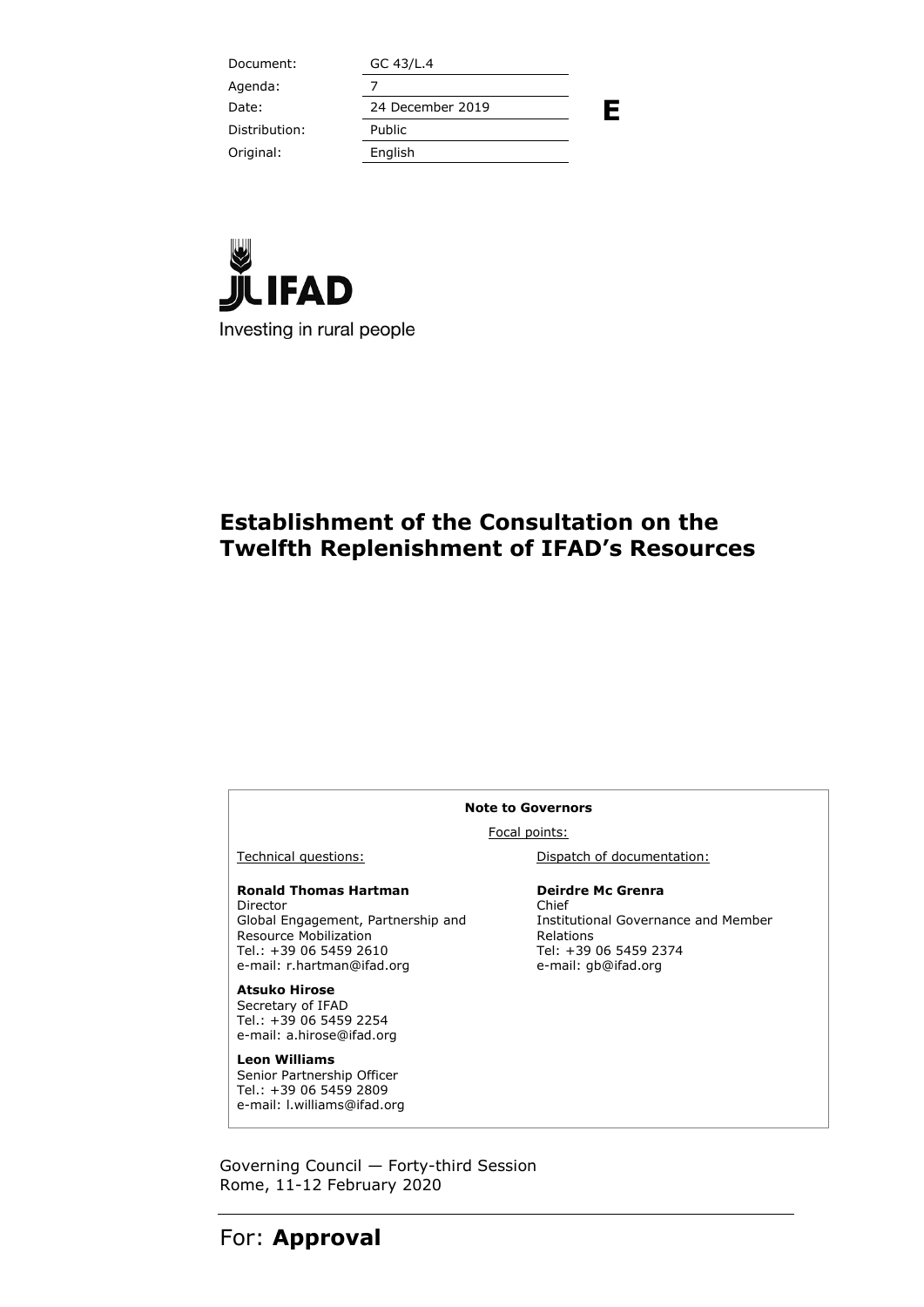### **Recommendation for approval**

The Governing Council is invited to consider and adopt the draft resolution contained in the attachment.

### **Establishment of the Consultation on the Twelfth Replenishment of IFAD's Resources**

- 1. Resolution 203/XLI on the Eleventh Replenishment of IFAD's Resources (IFAD11) specifies that the period provided for the said Replenishment is the three-year period commencing on 1 January 2019 (paragraph 1).
- 2. Article 4, section 3, of the Agreement Establishing IFAD provides that, "in order to assure continuity in the operations of the Fund, the Governing Council shall periodically … review the adequacy of the resources available to the Fund".
- 3. In order to provide for the timely review of the availability of resources before the expiration of the IFAD11 period, the attached draft resolution to establish a Consultation on the Twelfth Replenishment of IFAD's Resources was considered by the Executive Board at its  $127<sup>th</sup>$  session in September 2019 and its  $128<sup>th</sup>$  session in December 2019; the Board recommended that the draft resolution be submitted to the Governing Council for consideration and adoption.
- 4. The Executive Board has selected a candidate for the External Chair of the Consultation for recommendation to the Governing Council. Based on the favourable experience of having an External Chair during the IFAD9, IFAD10 and IFAD11 Consultations, the Executive Board has recommended the selection of Mr Kyle Peters for this role for the IFAD12 Consultation.
- 5. This recommendation is the outcome of a transparent and competitive selection process approved by the Executive Board at its 126th session in May 2019.
- 6. A Committee composed of two members of Management and three Convenors was established to screen nominations and submit its assessment of the candidates to the IFAD President.
- 7. A call for nominations was published on the IFAD website from 6 to 31 May 2019, resulting in the receipt of two nominations. As one of the nominated candidates subsequently proved to be unavailable, the Committee agreed that Member States and Management would be given a further opportunity to submit nominations and a deadline of 24 July was set. This resulted in the receipt of two additional nominations. The Committee subsequently submitted its assessment of the three eligible candidates (one female, two male) to the IFAD President.
- 8. Taking into consideration the feedback of this Committee, the President selected the candidate to propose to the Executive Board for recommendation to the Governing Council.
- 9. The first session of the IFAD12 Consultation will be held at IFAD headquarters on 13 and 14 February 2020. At that session, Members of the Consultation will agree on the agenda and issues to be considered at each subsequent session. Management is also exploring the possibility of organizing some subsequent sessions away from IFAD headquarters, hosted by IFAD Member States. The final location for each session will be subject to the authorization of the Consultation.
- 10. With regard to the composition of the IFAD12 Consultation, the Executive Board, following informal discussions between Management and Convenors, agreed to propose that the IFAD12 Consultation be composed of: 25 Member States from List A, 10 Member States from List B and 22 Member States from List C. It is also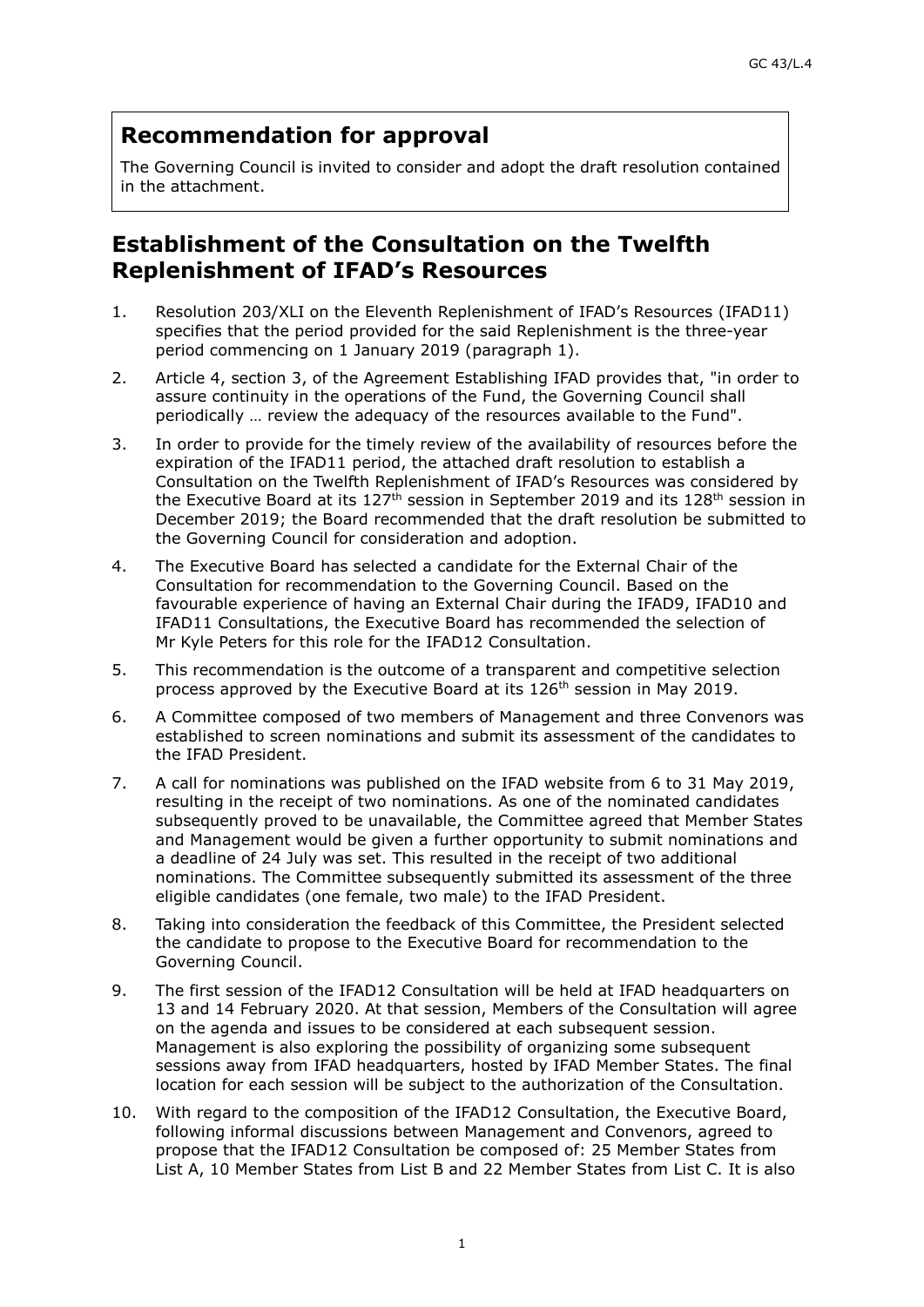proposed that List A Members not designated as one of the 25 Members of the Consultation from that List may attend as silent observers.

- 11. In accordance with paragraph 6 of resolution 194/XL related to the Report of the Ad Hoc Working Group on Governance, approved by the Governing Council at its fortieth session in 2017, the Governing Council decided: "To request an assessment by the Secretariat of the number of Board seats in light of any transfers that may have taken place and the evolving voting power of each List, which assessment should be provided to the Membership for review prior to the beginning of the IFAD12 replenishment consultations for further discussion at that time".
- 12. Accordingly, the Secretariat has conducted such assessment and noted that to date two Member States, Cyprus and Israel, have transferred from List C to List A. Such transfers resulted in a decrease in List C's voting power by 0.5 per cent (0.25 per cent for each country) and an increase in List A's voting power by the same percentage. Specifically, considering the current status of voting rights<sup>1</sup>, out of a total 5546.927 votes available, List C's voting power decreased by 27.324 votes, while List A's voting power increased by the same amount of votes.
- 13. The transfers have had no impact on the Board seats, which remain stable at 36 (18 members and 18 alternate members, as per article 6, section 5(a) of the Agreement Establishing IFAD). Cyprus and Israel have been included in the relevant constituencies within List A.

l 1 Voting Rights as at 12 December 2019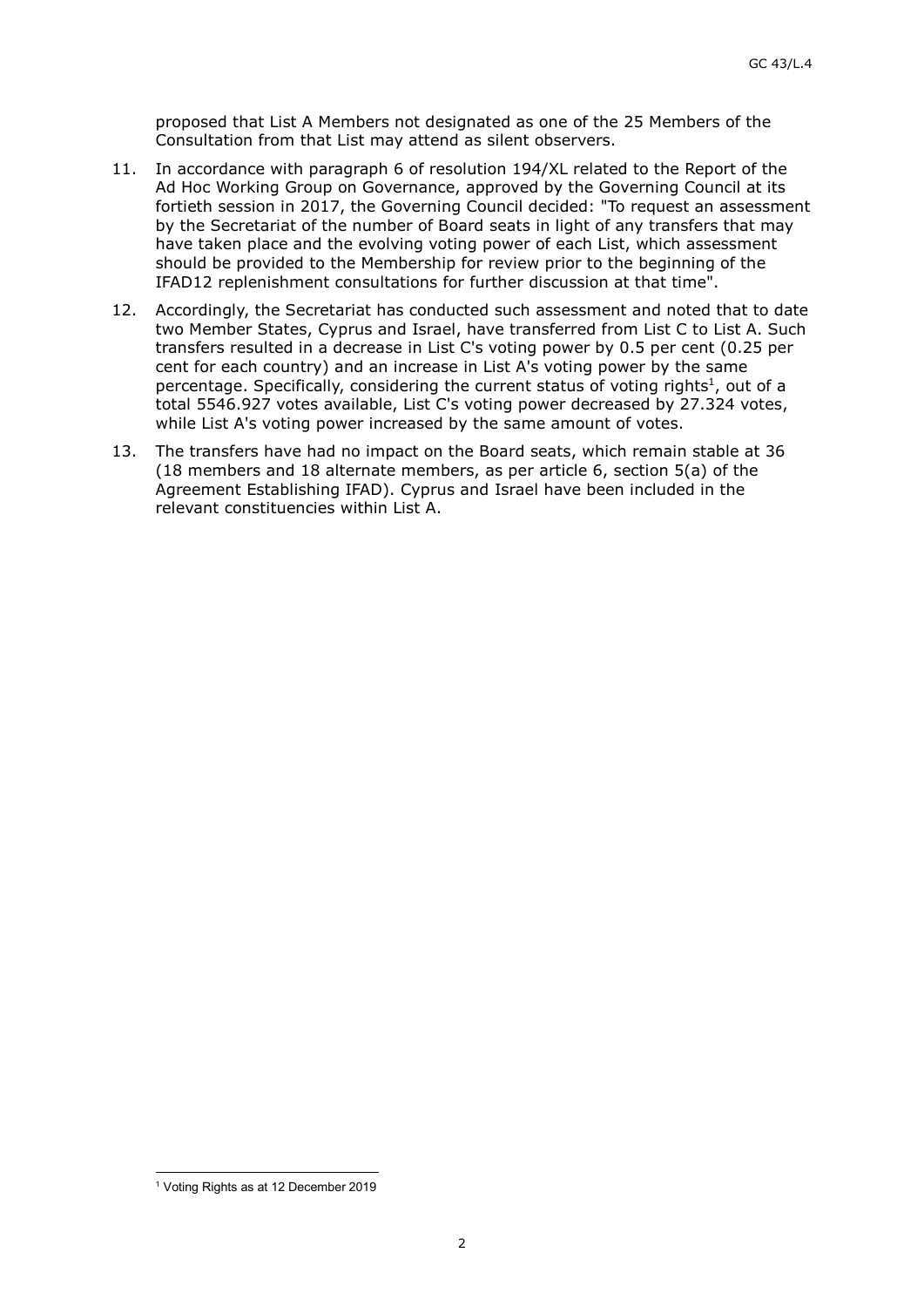## **Draft resolution on the Establishment of the Consultation on the Twelfth Replenishment of IFAD's Resources**

#### **Resolution .../**

#### **Establishment of the Consultation on the Twelfth Replenishment of IFAD's Resources**

#### **The Governing Council of IFAD,**

**Recalling** article 4, section 3, of the Agreement Establishing IFAD, which provides that, in order to assure continuity in the operations of the Fund, the Governing Council shall periodically review the adequacy of the resources available to the Fund;

**Further recalling** that the period established by Governing Council resolution 203/XLI for the Eleventh Replenishment of the IFAD's resources will conclude on 31 December 2021;

**Having considered** the statement of the President on the need for a review of the adequacy of the resources available to the Fund and document GC [...] thereon;

**Having further considered** the need for the establishment of a Consultation on the Twelfth Replenishment of IFAD's Resources;

**Noting** the report of the Ad Hoc Working Group on Governance and its recommendations and the approval of such recommendations by the Governing Council at its fortieth session (resolution 194/XL);

#### **Decides that**:

- 1. A Consultation on the Twelfth Replenishment of IFAD's Resources ("the Consultation") shall be established, to review the adequacy of the Fund's resources and to report to the Governing Council. Based on the favourable experience of having an External Chair during the IFAD9, IFAD10 and IFAD11 Consultations, the Governing Council selects Mr Kyle Peters as the External Chair of the Consultation. The tasks of the Chair are annexed to this resolution.
- 2. The first session of the Consultation shall be held on 13-14 February 2020.
- 3. The Consultation shall consist of 25 Member States from List A, 10 Member States from List B and 22 Member States from List C. The countries participating from each List should be determined by the Members of that List and communicated to the President no later than 11 February 2020. List A Members not designated as one of the 25 Members of the Consultation from that List shall be authorized to attend the sessions of the Consultation as silent observers. The Consultation may also subsequently invite such other Member States to participate in sessions of the Consultation as may facilitate its deliberations.
- 4. The Consultation shall submit a report on the results of its deliberations and any recommendations thereon to the forty-fourth session and, if required, subsequent sessions of the Governing Council, with a view to adopting such resolutions as may be appropriate.
- 5. The President is requested to keep the Executive Board informed of the progress of the deliberations of the Consultation.
- 6. The President and the staff are requested to provide such assistance to the Consultation as may be necessary for the effective and efficient discharge of its functions.